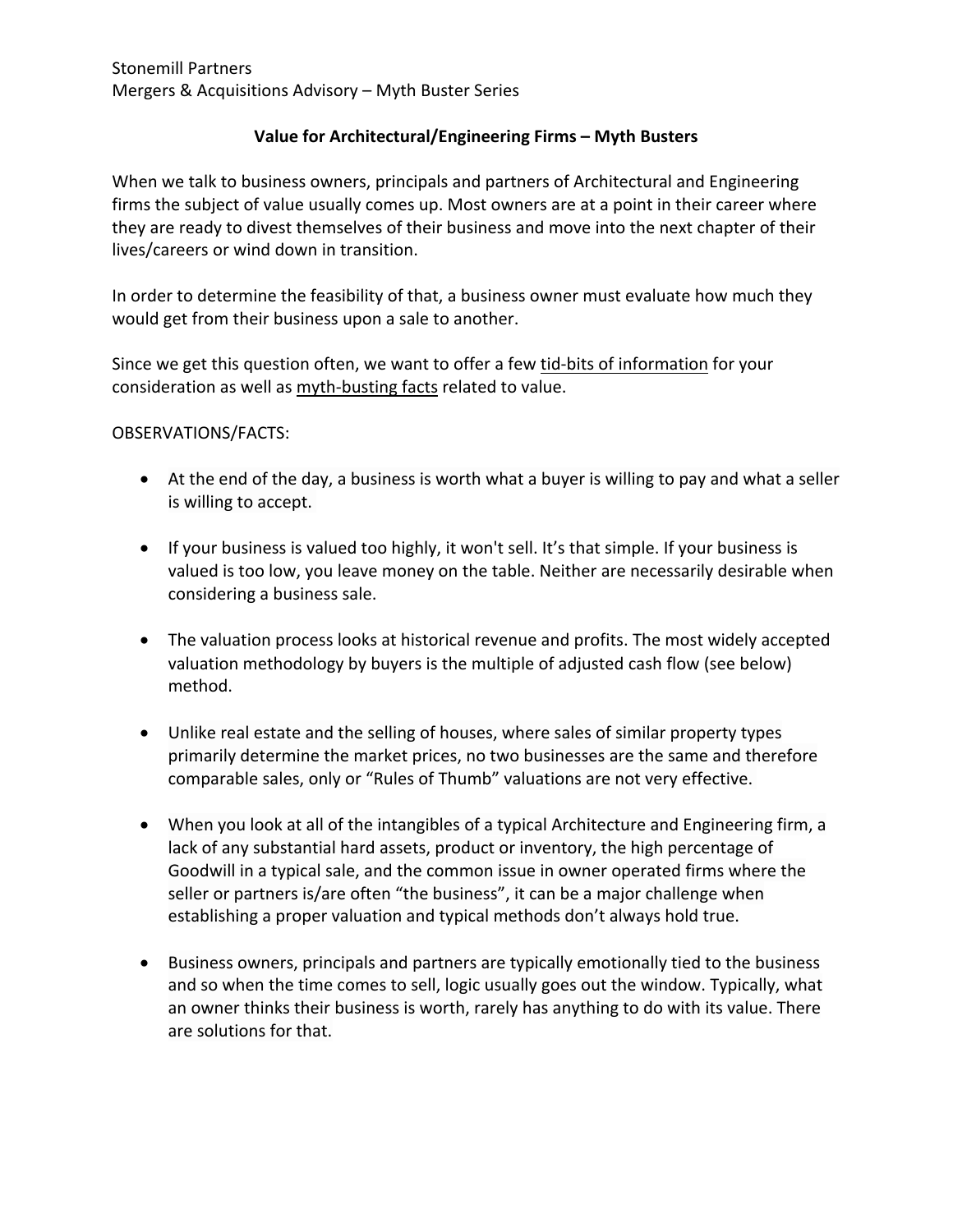## **BUSINESS VALUE - MYTH BUSTERS:**

With all of that being said, here are Myth-Busters related to value, compared to what you might have heard and what is real:

- Architectural and Engineering firms are not like manufacturing and other business that have significant amounts of inventory and equipment. In these businesses, buyers will usually pay a 3 to 4 multiple of adjusted cash flow plus the value of the equipment which equals the 6 to 8 multiples that we hear from advisors who do not specialize in the Architecture and Engineering fields. Architecture and Engineering firms do not have much value in inventory and equipment, so they typically see a 3 to 4 multiple as a selling price/value.
- Buyers and acquirers of engineering and architectural firms always base their offers on historical numbers not projections. Buyers are almost always focused on the last 3 years of completed financials. A buyer will focus on the trend of the current year plus the amount of work under backlog, but they will not pay multiples on future year's projections.
- Buyers and acquirers of Architecture and Engineering firms are strategic purchasers that are expanding capacity, adding people, diversifying product/service offering, creating more geographic presence and more. There are many reasons, firms make acquisitions. It is not conducive to throwing a bid out in an auction. Understanding strategic fit, focus and culture are key. Private equity firms and other bid/auction buyers are not strategic purchasers.
- In an Architecture and Engineering firm, the key to acquisitions is the synergy obtained. This comes from employees, selling owners, principals, key employees, skill sets and client relationships. This is not conducive to a bid/auction process because the culture of the firms must match.
- The sale of your firm will NOT involve an auction for potential buyers to bid on your business. Auctions are popular for private equity firms buying manufacturing, technology and other businesses, not professional service business like Architecture and Engineering firms.
- Most states, if not all, require certain licensing requirements to own an architectural or engineering firm. Most require a registered architect or a professional engineer to have ownership. It is very hard for private equity firms and other non-engineering or nonarchitectural businesses to fulfill this requirement and comply with the regulations and to sustain this requirement on an ongoing basis.
- To get an idea of what the real value of your firm is, contact Stonemill Partners, Inc. today. We only work in your industry, are very focused and measure our valuations against what businesses sell for, that we represent. We find that our valuations are generally close or spot on to what a buyer usually pays for that firm. Our focus and